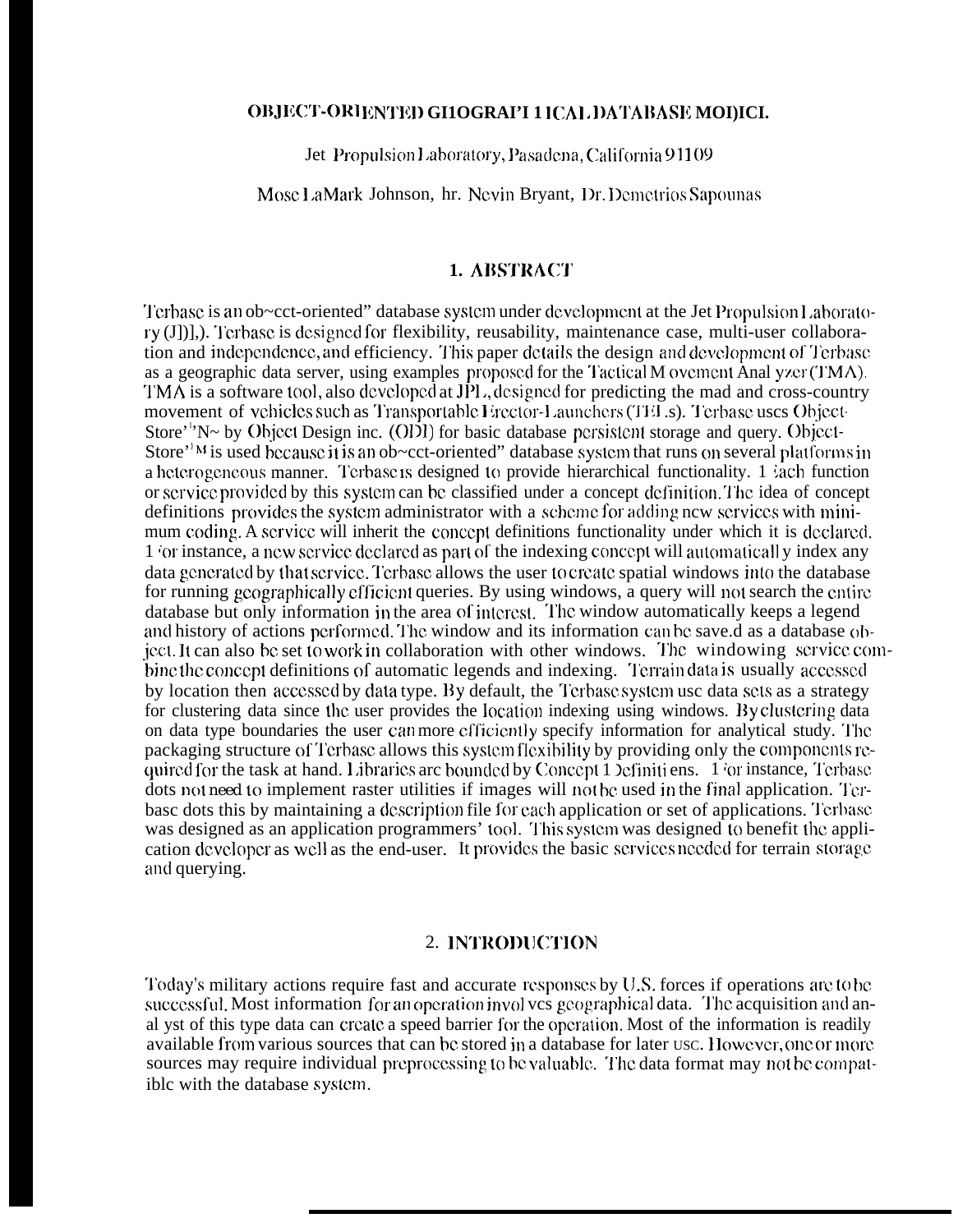The data required by a mission planning system is both varied and volatile. The ongoing but irregular updates to the data mean that a flat-file data managcmcni approach is jnadcquatc, while the different types of data the system uses -- raster and vector, <sup>10</sup> pographic and mechanical, fixed and moving -- suggest a Relational Data Management System (RDMS) or an Object-oriented Data Management Systcm (OIJMS) is Ibc best approach.

With a relational system we can create an application that satisfies conditions for a finite number of operations. The application would provide protection against data corruption through atomicity, consistency, backup, and concurrently. However, the overhead for an RDMS could degrade pcrformance. A relational model would also consist of many tables and keys and a query could result in several queries whose output would need to be correlated. The structure of the databasc would dictate flexibility. The system's structure would be a static model unable to change and data may require preprocessing efforts to fit it into the system's model. Preprocessing could still introduce corruption and a loss of useful information. Most Relational models do not support complex data such as two and three dimensional images like terrain and weather data. '1 'his ma y be adequate for some scenarios, bul many could require a more, flexible systcm.

over the past few years we have heard a great deal about the advantages of Object Oriented  $D_{\mathcal{C}}$ vclopmcnt. Object-(hicntcd IJata Management Systcms reduce time and cost for production and maintenance of a complex system by providing models for developing reusable code. 1 t also m akes modeling real-world entities easier.

An Object-oriented approach would mean that a mission planning system could be versatile. Data would no longer require preprocessing. The system could be extended to suite new data. 11 could add ncw models for each data source acquired. Possible corruption would not be a problem because system extensions could maintain data integrity through out the life of the data.

Through encapsulation, the planning system could present the user with a common interface for all the data. The source of the data would not need presentation because the user w ould only concern themselves with operations on the data. Implementation of the data tools and structure of the data would be hidden from the user.

object-oricntcct" Data Management Systems arc ideal for complex applications, such as mission planning, that require data that is not record oriented. '1 he ob~ect-oriented system provides several methods of accessing data. Data can be retricved though pointers to related objects. This is the most efficient form of access. However, most systems require thes ystem's second form of access, lookup through attribute values.

#### 3. S} STEM PURPOSE

Object-Oriented Data Management Systems represent younger technology then the better known relational database syslcms such as Oracle and Sybasc. Ncvcrlhclcss, there arc a number of commercial products for genuinel y object-based data management available [Cattel]1991]. Terbase is a set of classes that are used to extend existing object-based data management systems. It acts as a modular interface. Application programmers use the classes as the main interface to the Object-Oriented Data Management System. However, the programmer may still use the direct interface to the ODMS.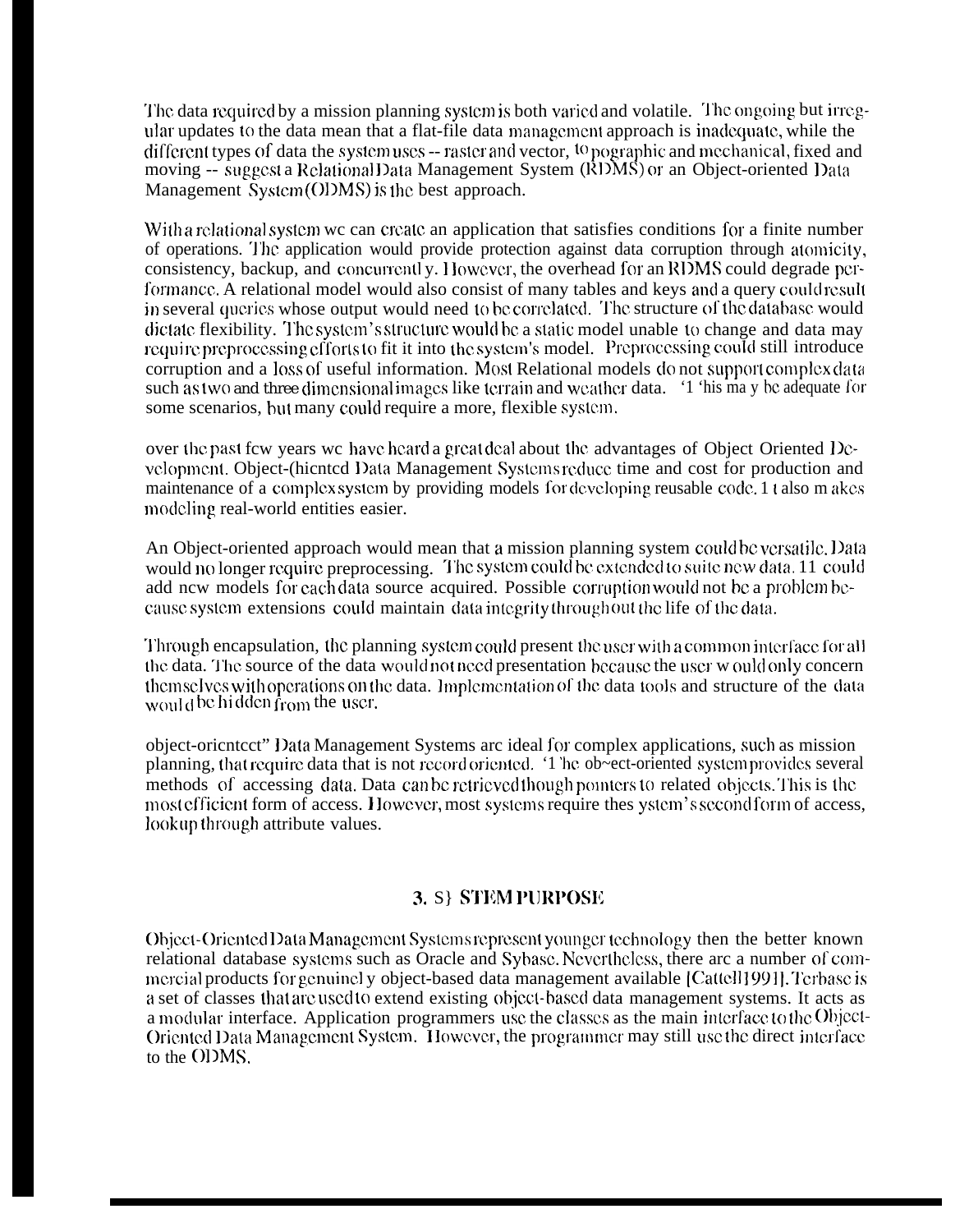| <b>Automatic Mission Planner</b>          |                  |
|-------------------------------------------|------------------|
| Terbase                                   |                  |
| <b>ObjectStore Data Management System</b> |                  |
| Generic OS                                | IRIX 5.3 for SGI |

Figure 1: Terbase is an interface between the application and the ODMS.

The overall purpose for Terbase is to provide a set of rules and agents that will become the standard solution for development of an Automatic Mission Planner to used by next generation Autonomous Unmanned Vehicles. The challenge in developing such an interface is to provide complex data model support, including graphic data, spatial data, and attribute data as well as machine heterogeneous support. The system must be flexible and efficient. The Terbase Model will define a set of management system independent rules that could provide greater support for any environment an autonomous vehicle may display, in the case of Figure 1, ObjectStore<sup>1M</sup>, by object Design Inc., was selected because of the control it gives the program mer. As the Terbase Model is perfected, requirement for ObjectStore<sup>1M</sup> will be abolished and any object Based System will work.

# **4. EXAMPLE APPLICATION**

Jet l'repulsion Laboratory and Naval Surface Warfare Center (NSWC) are currently involved in a project encompassing the development of the Tactical Movement Anal yzer and the Object Oriented 'J'errain Dat abase, known as Terbase. The office of Naval Research has tasked NSWC to develop an integrated prototype mission planning system by the year 2000. The prototype system will be based on Route Planner, TMA, a Smart Search Planner, and Image Processing for targeting.

Project planning from this date to the year 2000 involves a number of interim releases of Terbase and "TMA. Each release will provide the necessary functionality to aide in the integration and progress of the other tools.

The tools under development, for the Automated Mission Planning system, arc independent standalone prototypes that use flat-files for their data needs. This makes is difficult to operate the too] on different geographic areas without first pre-processing data to meetthe requirements of each tool. To make each tool more flexible and enhance its case of usc, the development of a database was started, to be eventually used as the data repository for all the prototypes.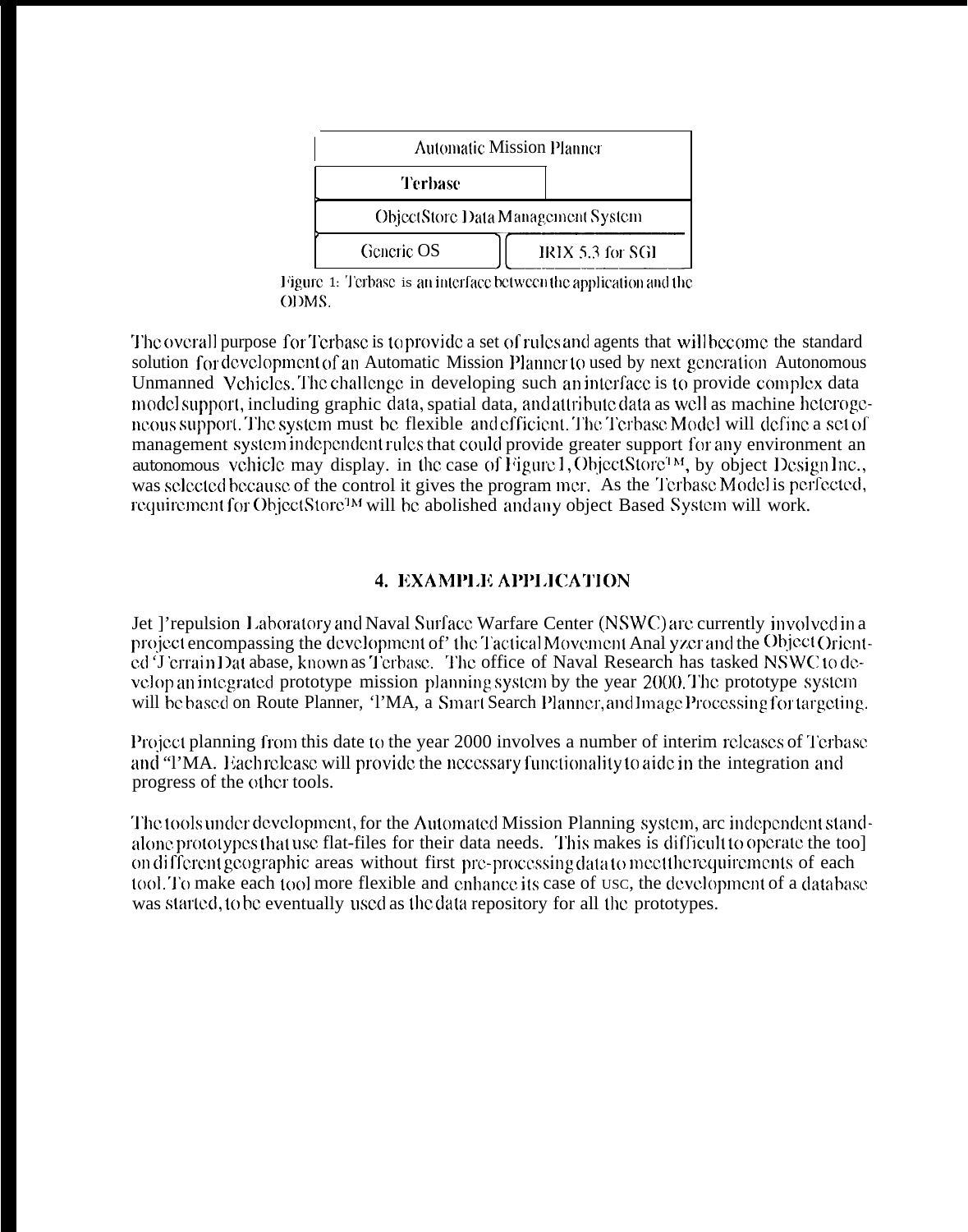

Figure 2: The Autonomous Mission Planner uses Terbase as the data and system integrator

# **Route Planner**

The route planning application will provide mutes for aerial vehicles over terrain. The data needs, for the module include terrain elevation, threat models, and weather. It provides the routes from a departure location to a destination location. Multiple mutes are available, ranging from optimal to sub- optim al, defined by corridors.

The Router combines the data into two-dimensional and three-dimensional cost surfaces. The three-dimensional cost surface is optimized for routing on the horizontal plane, where the threedimensional cost surface incorporates vehicle flight constraints for better route/flight modeling in three dimensions.

# Tactical Movement Analyzer (TMA)

The Tactical Movement Analyzer [Sapounas and Kreitzberg 1994] is a tactical decision aid that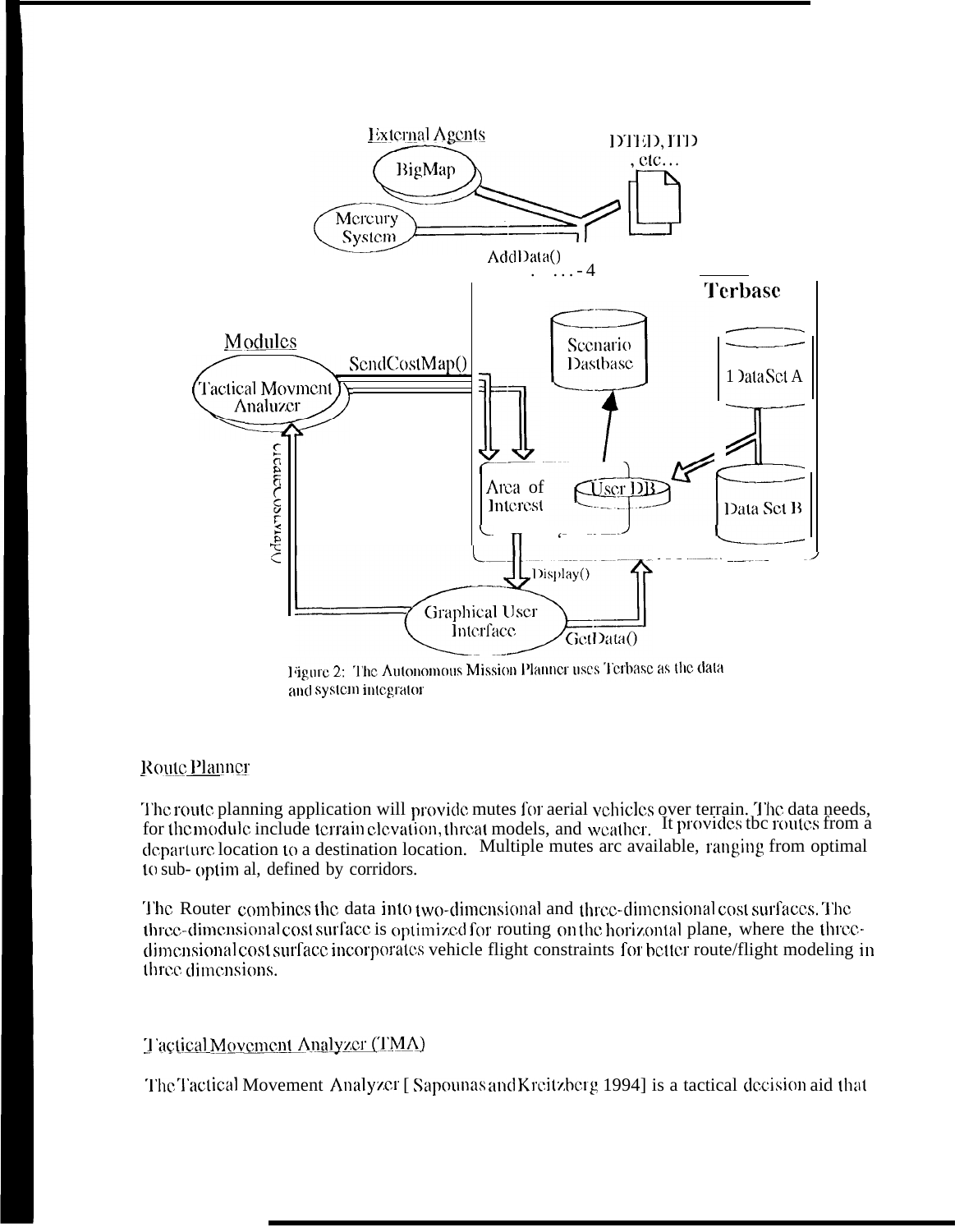quired for movement prediction will not change over time, but certain features like bridges and latest operational profile, will result in better and more accurate predictions. Most of the data retime to present the most accurate and up-to-date information. A high accuracy, representing the rain. To achieve good modeling and simulation the database cannot be static but must evolve with roads can change. These changes can greatly impact the movement capability of the ground forces provides information on movement capabilities for a generalized set of vehicles over arbitrary ter-

# Terbase

mission. Terbase will serve as the information repository for GIS-type data. It will also be respongraphic information, threat locations and characteristics, target locations and characteristics, keepsible for rapidly returning information in response to a query. Data that must be included are geo-Most of the modules will require up-to-date information on the area of interest to plan an effective out zones, missile inventories, and missile characteristics Terbase will be interfaced to all the Automated Mission Planning tools requiring persistent data.



interface treats them as one.  $\overline{1}$ igure 3: Pach data set is stored in its own database. The Terbase user

# ុរា **SNOLLYORIOSIAS > NECESSIONES**

l ocation Interlace

database uses it. It provides positions within the environment in terms of a visual map. The object For Terbase, the *Location object* is one of the most important structures. Most information in the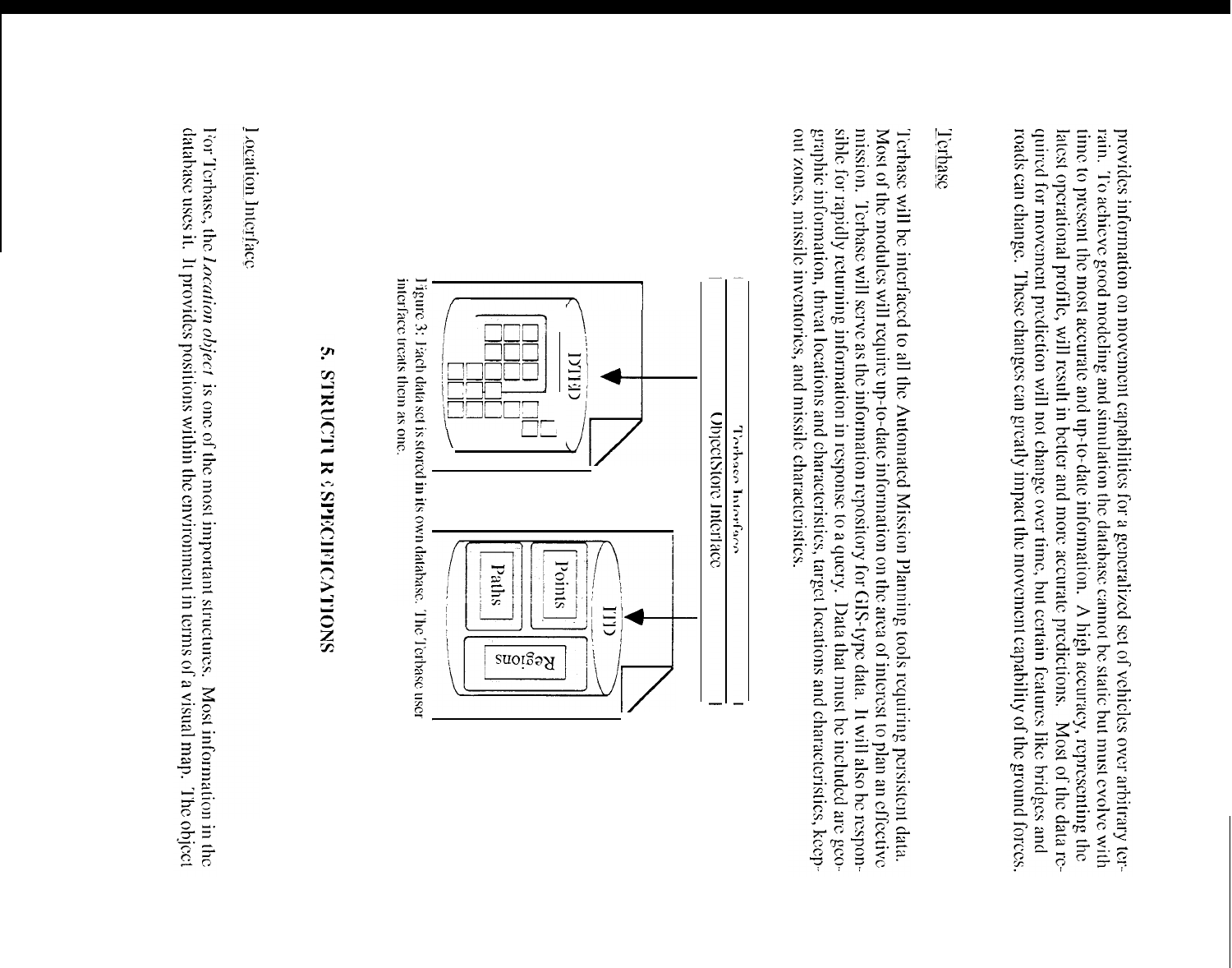represents common interface for the set of objects used to specify Cartesian coordinate space.



Figure 4: Location interface is used by a programmer to create rudimentary structures.

**Asset Interface** 

The asset interface object represents an individual military unit. Assets are stored in a database as set of attributes without a geographic location. To provide dynamic information about the asset, an AssetDynamic object is created. One of the important attributes of an asset is its alliance. Each asset, therefore, has a friend or foc status.



Figure S: The Asset Interface is the user i!ucl-face to all objects that can betargets or move.rs.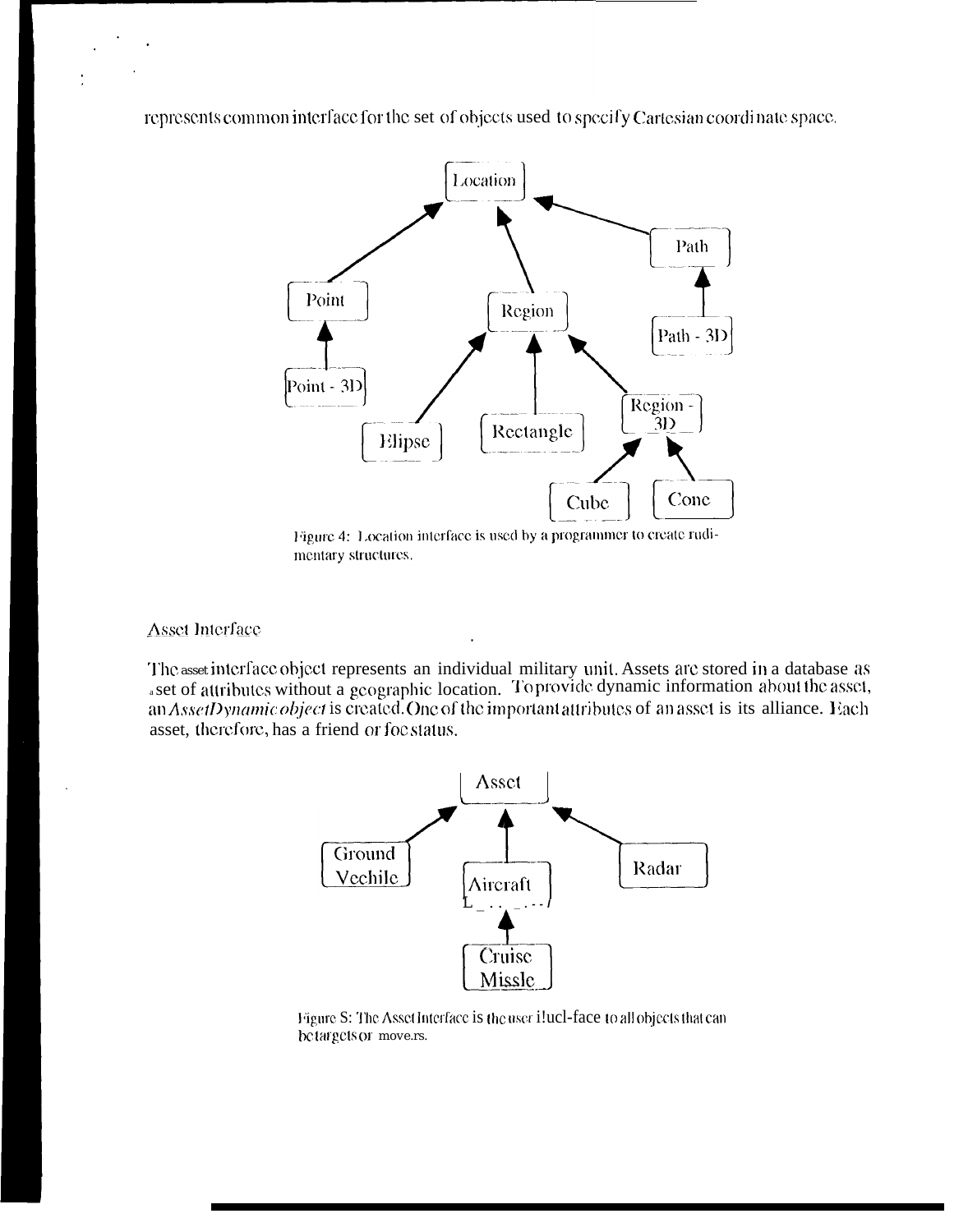# **Feature Class**

A feature object consists of a location, associated attributes, and a list of neighboring features. The feature class is the super class of most other vector classes. It simply provides the attribute funclions for any vector relation required. The *point object* is a feat ure object represented as a single geographic coordinate. A point object can be used to represent entities like buildings on large scale maps or locations of interest. A *path object* is a feature object represented by an ordered list of geographic coordinates. The first point in the ordered list is the starling point and the last point is  $\omega$  the ending point, therefore, a path has direction. These objects usually represent roads, rivers, and path transversals by moving entities. A region object is represented by an ordered list of geographic coordinates that defines the boundary of the region (including any islands). These features are most used to represent lakes, land use areas, and lhe like. The group object is a set of feature objects including group objects. These objects represent a set of entities such as cities and towns.



Figure 6: Features provide basic GIS-type data structures.

# **Image Class**

An *image object* consists of a two-dimensional matrix of data values plus associated information. The Georeferenced image subclass adds a geographic location and projection to an image. A Geo-'1'1 Finage is a type of Georeferenced image. '1'here are some subclasses of the Georeferenced image. The elevation image is a Georeferenced image whose pixel values are evaluations. It contains such attributes as units of elevation. The map image is a georeferenced i m age with a translation table for associating the matrix data values with a character code and an informational text string.

Net ghboring georeferenced images can be combined to produce an arbitrarily y large coverage area. T 'he *mosaic object* has been i mplemented as set of georeferenced i magesto support this feature in a manner transparent to the end user. In particular, the elevation data for a region is stored as a mosaic of one-degree square elevation images.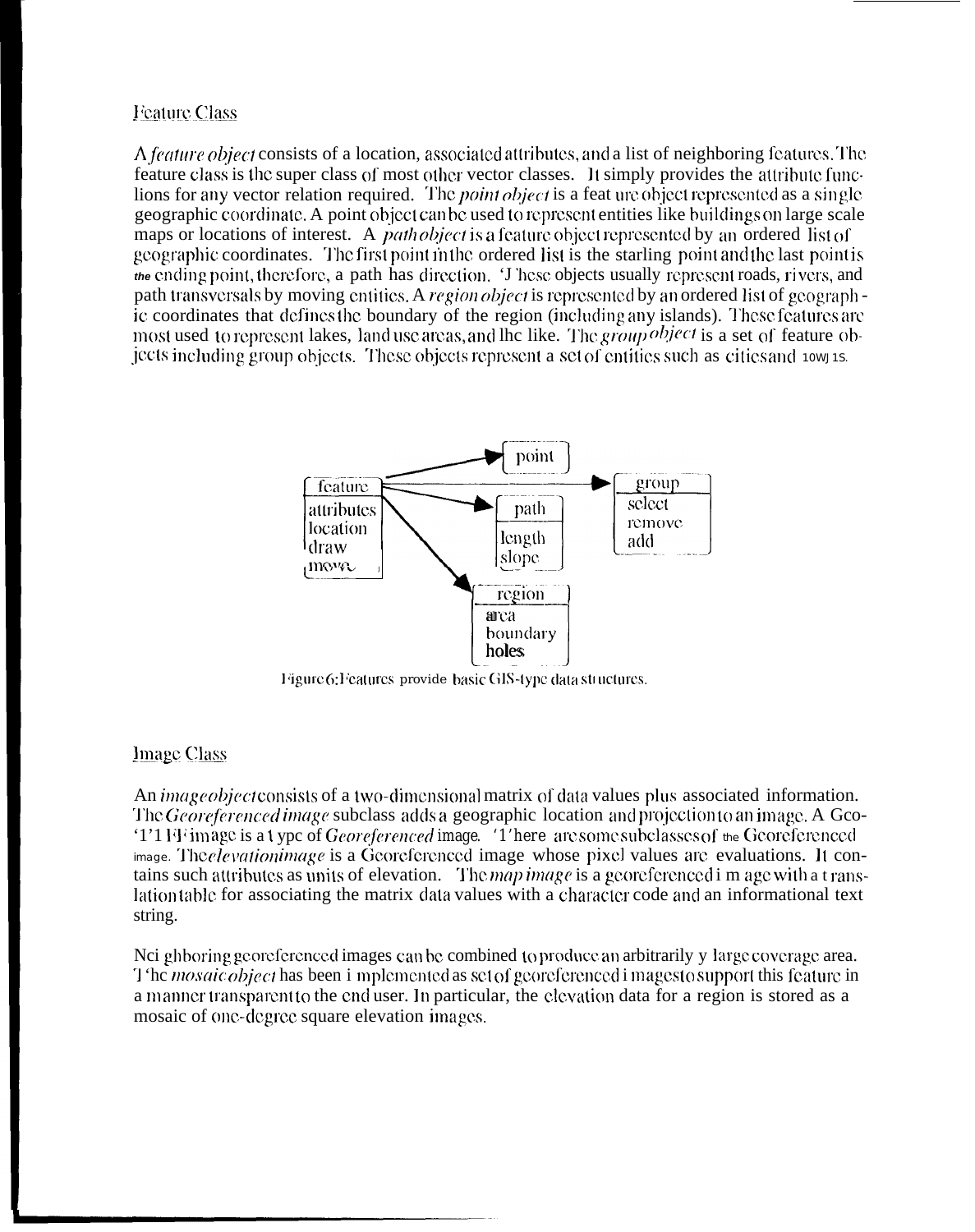

Figure 7: Image Structures provide the matrix support for the Automated Mission Planner.

#### **AOI** Class

Because a Terbase database size is limited only by hardware resources available, a database can become enormous. Even though an ODMS is designed to handle multi-gigabyte data sets, the applacations can be (and are usually) far less robust. Terbase defines an  $\overline{AO}$  object as means of organizing data regarding a specific geographic area of interest. The object maintains all the information and the battlefield situation such as the weather, the terrain and the development of both friendly and enemy assets; about intermediate calculations that have already been done as part of a process; and about the histories of changes made within the AOL An A() class contains a unique name. This is the identification the system uses to make reports on the scenario. The speci fication of the area of coverage is an attribute that is necessary when limiting the domain of the scenario. When the A()] object is created the area of coverage is used to retrieve all the data that is within its boundary. The user is limited to this data when performing queries and other database related functions. In this way, an instance of this object acts like a geographical window into the database. The data available, to the user in the initial prototype is a (possibly empty) set of images containing raster data lying within the boundary of the A() and a history list describing the decisions made because of the A()] object. once an A()] object has been created with the desired set of features and images, it may be used directly by the application without searching the entire database again. The user can extend or reduce the area of coverage of the AOI. This would automatically add or remove data from the scenario as necessary.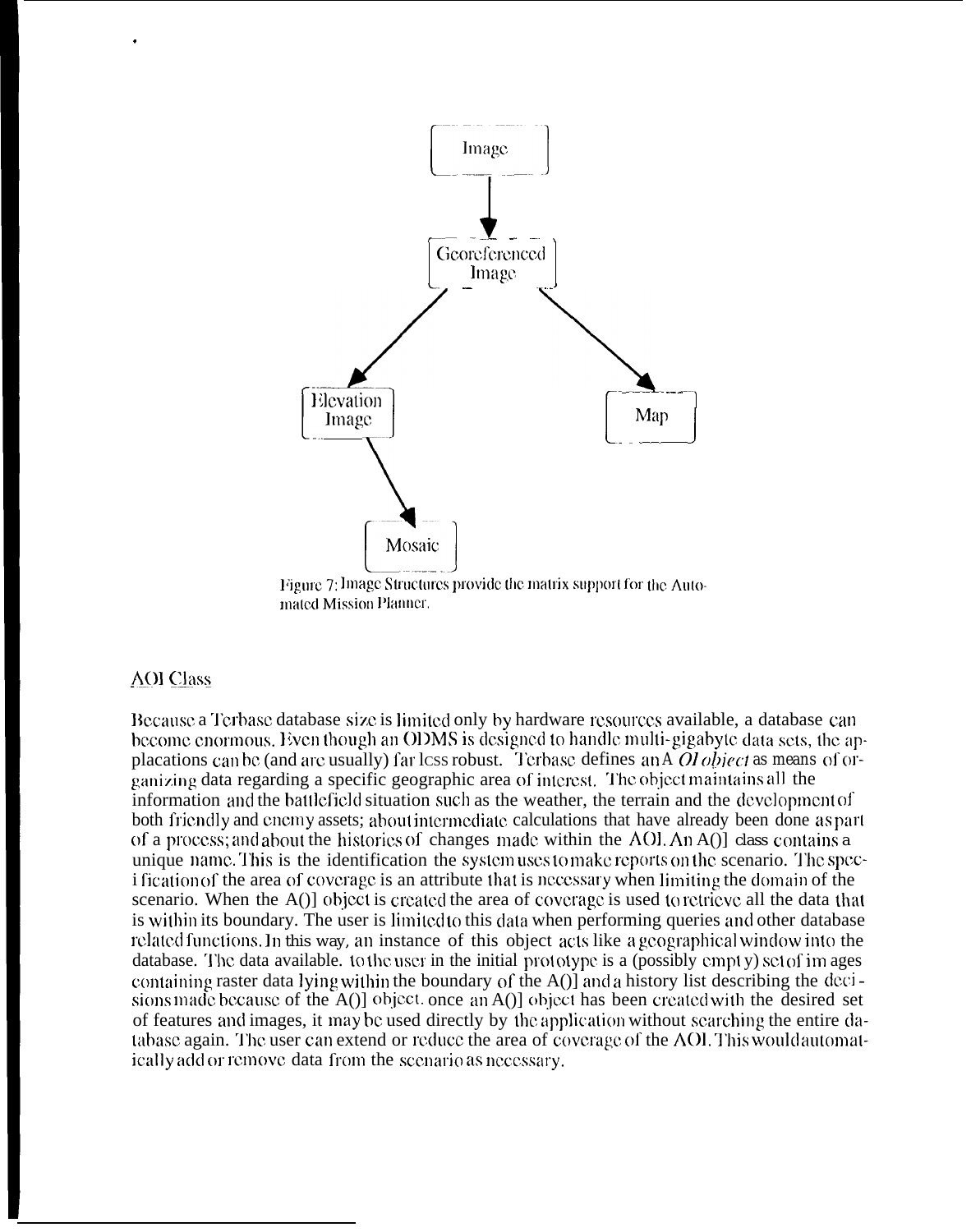# **6.1 MPLEMENTATION**

# **Backup**

The primary operation required from a database is safe long-term storage. If a database file that is in constant use is to remain safe it must be backed-up often. The database backup procedure occurs at the end of a predetermined interval. This interval can be *transaction-b ased* or *time-based*. In a transaction-based backup procedure, changes to the database are recorded in a log. This allows the backup to be up-lo-date at the expense of performance. A time-based backup procedure occurs when a timer reaches reset time. It is up to the user to determine the time-interval or even the number of transactions that cause the backup procedure to initiate. The backup process in its most simple implementation copies the database at the operating system level and restores it by replacing the current database file with the copy. Note that this is an implementation and not a model definition.

# Integrity

The Terbase model defines rules that rely on the control given it by the underlying ()]) MS. Data Integrity is maintained on a per-instance bases, that is when a new object is created, its attributes are checked for value bounds and placed in the appropriate context.

1 lach one of the general classes, feature, image, A()], etc., has an *indexing object* associated with it. The indexing object manages creation, examination, and (instruction of an instance of the general class. When an A()] object is created, the index checks the database to ensure the uniqueness of its name. For feature objects the index simply assures the availability of the object for later usc. in all the cases of an index, the spatial bounds are automatically updated to reflect a rectangular area that all the objects cover.

Terbase will manage a number of databases. The System *database* will contain all the data required for any mission, including session environments. "This database will be read-only to a *Common*-User and require an administrator or Super-User to keep it updated. The User-data base can be read or written by the initiator of the session or the Super-IJscr.

### Clustering

Clustering is a term that refers to the strategy of placing data commonly used together near each other on the disk. Due to the way Object oriented Data Management systems access database memory, an intelligent clustering scheme is required for adequate performance, especially in a nlulli-user environment. ODMS are usually client-server models. The information in a database is stored non-locally. The client application typically runs on a different machine. When the application requests an object from the ODMS for the first time, the object is transferred from the database to the application's memory.

The time it takes to establish a communication path and then send data across is usually long com-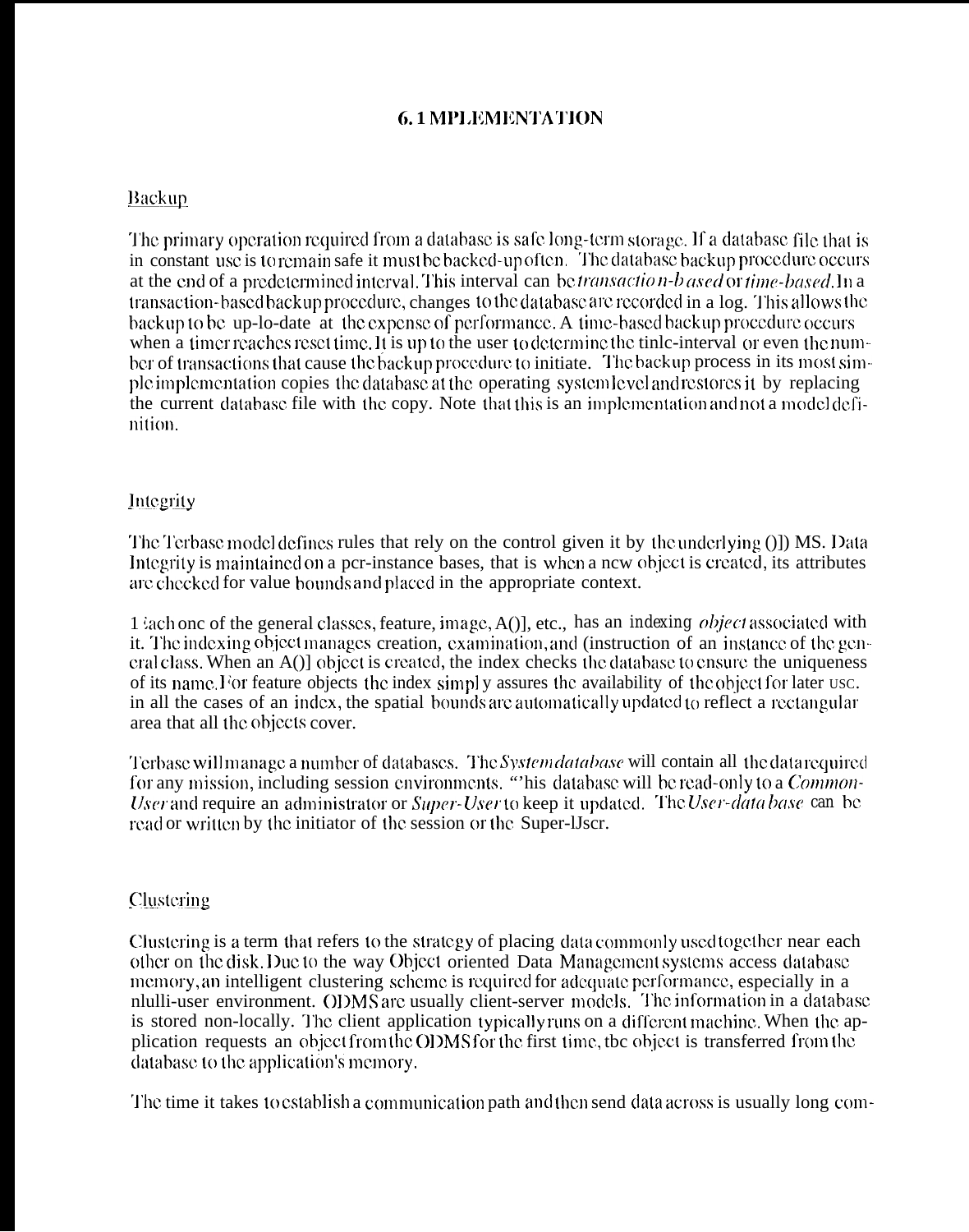pared to memory access. in RDMS this is a large percentage of the efficiency loss. in ODMS, however, once the transfer is made it is maintained in the application's memory until sonic event removes the object from memory such as the end of a process. However, the ODMS usually goes one step further. When an object is transferred, the ODMS also transfers data from disk that is nearthe target object. This cuts down on network access.

Most ODMS provide several mechanisms for transfer units. Objects may be clustered according to fetch quantum [0111, 1993], a user defined number of pages. A page is the smallest physical unit of transfer. DTED data is a good example of the use of page clustering. DTED 1 cyclldata is split into 1 degree by 1 degree cells. The data can be stored in 300 pages (about 2 megabytes if a standard page is 8kb). Since, each 1 degree by 1 degree cell has a predetermined size a fetch quantum can be set to optimize performance. A fetch quantum of 4 provides about 400 statue miles of  $[Y1']$ : 11 Level 1 coverage. The same fetch quantum (using DTED 1 cvel 2) produces about a third of that area. Terbase uses this type of clustering with raster data.

*Segment* clustering is most used by Terbase. Objects may be clustered in larger units, which have logical boundaries for grouping. This form of clustering provides greater flexibility. Vector data is usually stored in segments because a good estimated size of granularity can not be determined. For instance, ITD data is stored in segments based on 7.5 minute quadrangles.

in Terbase there are many other levels of clustering involved. Each data source is maintained in its own database file. For instance, DTED and ITD data are independent of each other at the operating system level. Because each data source is in a separate data file, fetch quantum can be controlled independently. This allows each data set maximum performance. When the user uses Terbase all data is presented as one database. Therefore, there is no apparent loss in functionality.

The data structures (AOI, asset,...) defined by Terbase are a small set oft ypes that are used by the initial Autonomous Mission Planning System. These structures arc known to be suited for the implementation of the system. Terbase was, however, designed for use by any system that need a Geographical information System (GIS).

#### **Registration and Concept Interface**

The Terbase system will define an interface object called Concept. With a Conceptinterface the application programmer can extend the storage capabilitie  $s$  of Terbase. First, the programmer must create a logger for the new data type. in the example system, the logger was a program that created data files from Defense Mapping Agency's ADRG product. The programmer will then have to place a standard wrapper, defined by Terbase, around the new module. This is called registering the module.

The wrapper provides attributes that the programmer uses to adapt Terbase for the new data type. One attribute is used to declare the model of data being added. The models that will be defined by Terbase are Raster, Vector, and Attribute.

Raster Data. Raster Data is mostly images. The data usually represents a matrix. Its indexing scheme is most likely to be tiled into smaller structures of the same type. Clustering is based on tile boundaries. Some examples of Raster data are satellite images, photographs and screen dumps.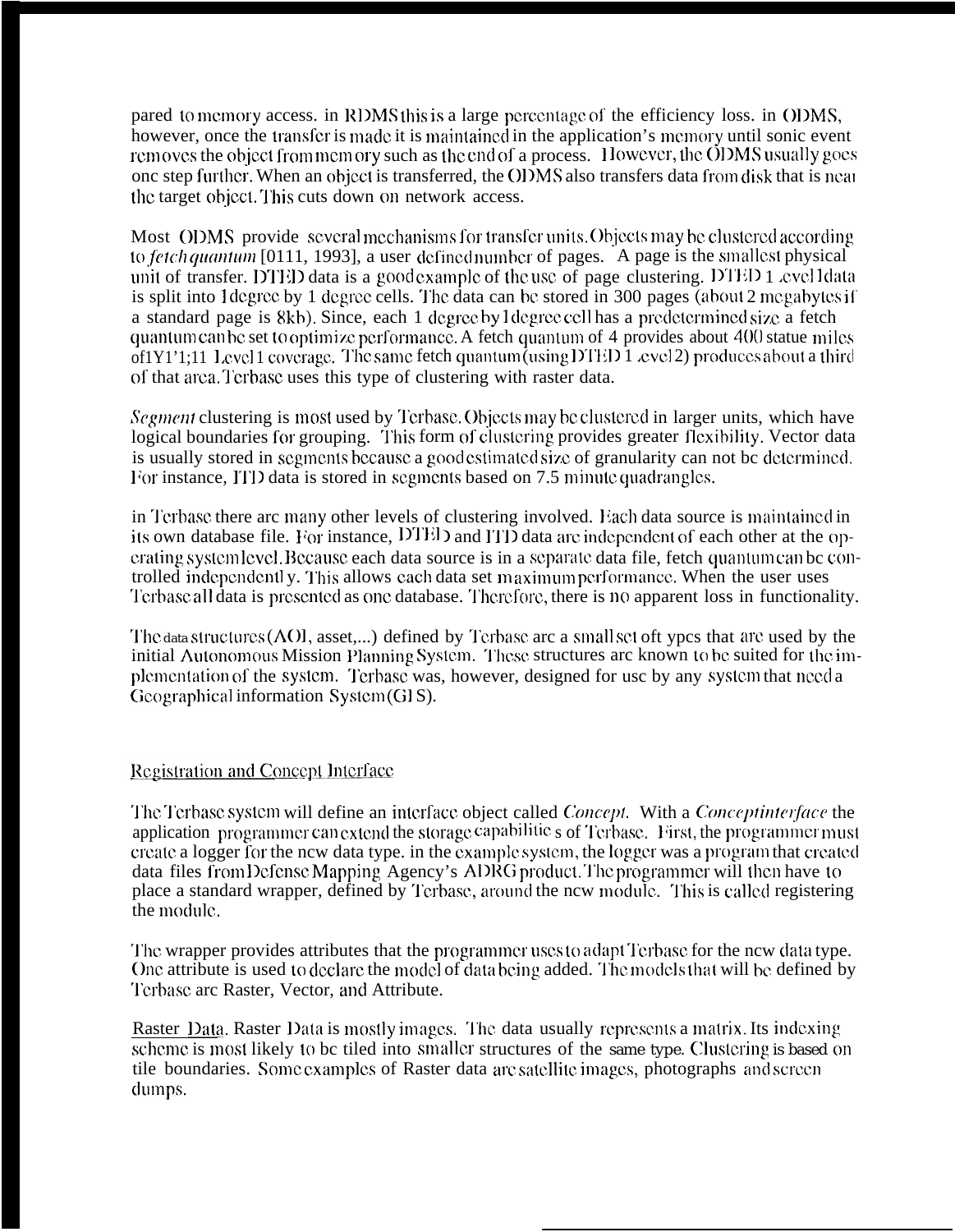Vector Data. Vector Data will require less storage space than raster data but more time to process. An object whose origin is a vector source most likely can not be decomposed into smaller objects that usc similar structures. By default, Terbase will set its clustering to be type based. Examples include land use, roads, and city locations.

.

.

Attribute Data. Attribute Data is usually text data. It is most times human readable and uses ASCII or some other character code standard. 1 lowever, attributes can be binary. The default indexing provided by Tcrbasc for this type data is by reference.

There will be other such attributes. These may include clustering schemes such as Composite objects, References, or Object types and clustering granularity of Page and Segment [Cattell 1991]. The Index scheme may also be dynamic. Some attributes may explicitly designate implementation. If there are new data structures they will also have to be registered within the Terbase system.

#### **7. SIIMMAI{Y**

Modeling and Simulation applications require large amounts of the data in various formats. Object oriented databases can handle such data easily and efficiently and make the process of accessing and querying the data straight-forward. Terbase is an interface placed on top of a ODMS to provide a programmer with GIS-type functionality. The implementation of the system can be hidden and the application programmer can still extend the functionality of the  $($ ]) MS.

The easy access to the data definition has proven a valuable feature. The ability to operate on data type definition al runtime provides the user with a customization feature. If a new data type is required, the programmer can create the logger and register it to Terbase. Registration automatically sets default clustering, backup, and indexing for the data.

1 lath ncw data type is stored in a ncw dalabasc. Rcgi stralion provi dcs all the intcrfacc, thcrcforc, the programmer never has to realize the discontinuity in the system. The default clustering scheme depends on the data type. Raster data is page clustered while vector data and attribute data are clustered by their feat ure definition.

An indexing scheme allows the user to access all the data by traversing references. Indexing is affected by the creation and deletion of features but the programmer dots not need to be concerned.

'J'here arc parts of the underlying, ODMS with which the programmer must contend. The most noliccable is the query language, but, language translators can be added to the Terbasc interface. This will make any query language available the programmer.

Terbase is still in development. Terbase is not scheduled to be completed until near the end of this century. The system model is under development. The interface has not been completely defined and many performance concerns have not been addressed, however, much of its functional background has been defined. Many of the functions needed by the mission planner will initially be prc-existing software "registered" into Terbase.